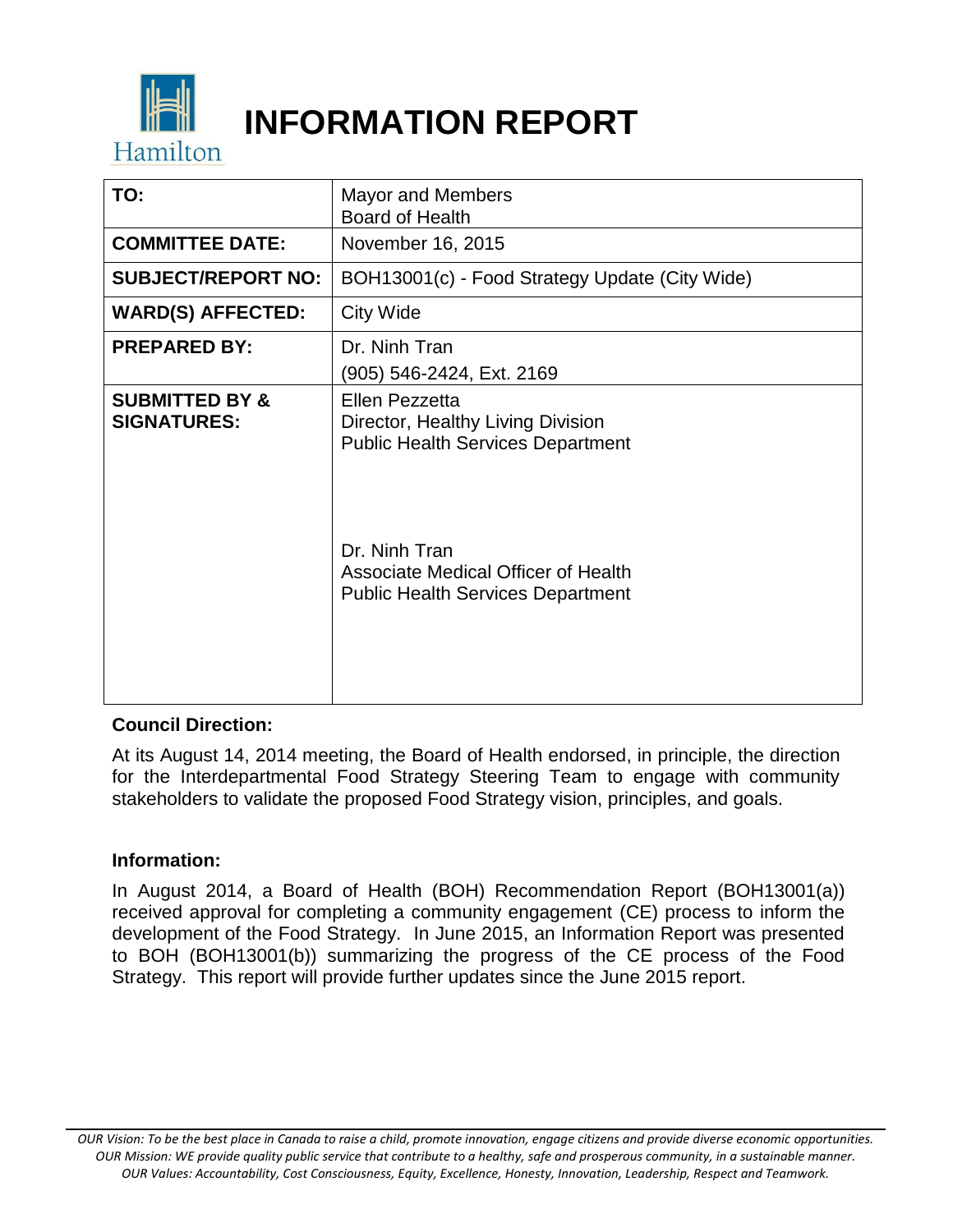# **Progress To Date**

As of October 30, 2015, the total work completed regarding CE in 2015 includes:

On-line Communication and Consultation:

- Developed and launched the Food Strategy webpage: www.hamilton.ca/foodstrategy
- Created a Food Strategy e-mail address for correspondence: foodstrategy@hamilton.ca.
- Developed, pilot-tested, revised and conducted an online survey, resulting in over 1500 responses.
- Developed and published an animated video.

# Face-to-Face Communication and Consultation:

- Hosted the Hamilton Food Summit (November 4, 2014) with over 100 participants across multiple food sectors.
- Held one-to-one meetings with 14 City Councillors, as well as the Mayor, to discuss the Food Strategy.
- Attended the Hamilton Food Forum (January 29, 2015) to gain feedback on the proposed Food Strategy goals.
- Attended the Durand Town Hall (March 9, 2015) to promote the Food Strategy.
- Met with the Hamilton Wentworth Federation of Agriculture (March 11, 2015) to gain input into the Food Strategy.
- Facilitated two consultation workshops at the Environmental Summit (April 22, 2015) to gain input into the Food Strategy.
- Attended the 20,000 Homes Campaign community debrief meeting (April 30, 2015) to promote the Food Strategy.
- Attended the 100ln1 Day Evergreen event to promote the Food Strategy (June 6, 2015).
- Held two community workshops (June 25, 2015, and July 9, 2015) to gain input and feedback into the proposed goals and identify potential actions to meet those goals.
- Held a workshop with CityHousing tenants to gain input and feedback about Hamilton's food strengths, weaknesses, and potential actions to meet the food strategy's proposed goals (July 8, 2015).
- Held a Culture & Food Stories activity at SuperCrawl in September 2015.
- Consulted with the following Food Related Committees:
	- Community Food Security Stakeholder Committee (June 3, 2015)
	- Food and Shelter Committee (June 17, 2015)

*OUR Vision: To be the best place in Canada to raise a child, promote innovation, engage citizens and provide diverse economic opportunities. OUR Mission: WE provide quality public service that contribute to a healthy, safe and prosperous community, in a sustainable manner. OUR Values: Accountability, Cost Consciousness, Equity, Excellence, Honesty, Innovation, Leadership, Respect and Teamwork.*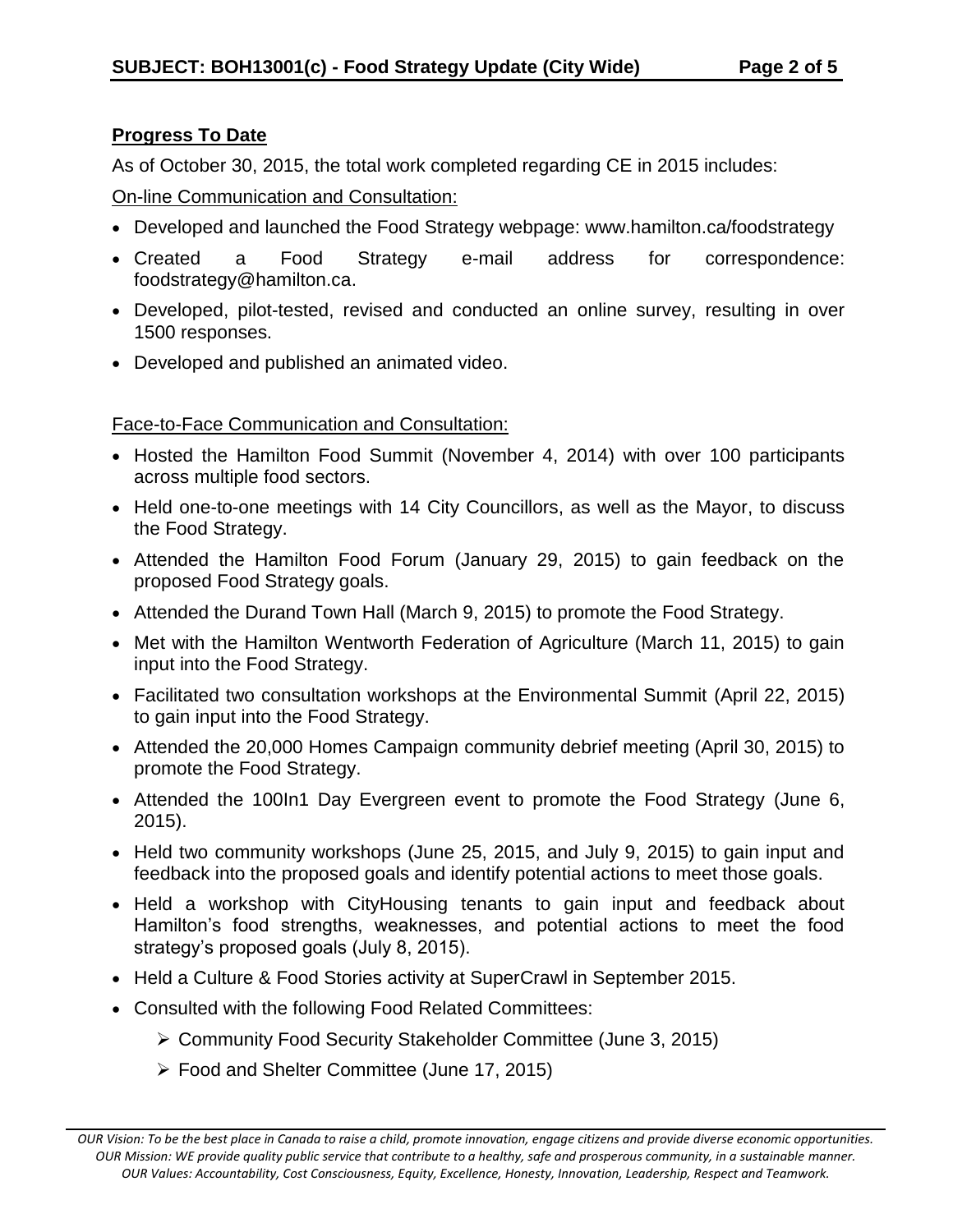- Emergency Food Providers Strategic Planning Committee (June 24, 2015)
- Agriculture and Rural Affairs Committee (September 29, 2015)

### **Other Notable Updates**

A number of key food related policies and initiatives have emerged over the past year that support and align with the Food Strategy. They address the various components of the Food Strategy Framework.

#### Food Production:

- In September 2014, City Council passed the Urban Hamilton Official Plan Amendment (OPA)(PED14161) and amendments to the seven zoning by-laws to permit urban agriculture (urban farms and community gardens) in certain geographic areas within the City. The OPA was appealed to the Ontario Municipal Board, however, this appeal was denied. The OPA is now in effect.
- At the July 7, 2015 Planning Committee meeting (PED13167(c)), the Rural Zoning OPA and By-law was passed. The OPA and by-law have been appealed.
- The Public Works Department helped with the creation of three new community gardens by supporting the leasing process of the space and offering free compost and wood chip deliveries. The three new community gardens are: Ron Miller (Ward 11; collaboration between Kiwanis Club and Hamilton Sustainable Victory Gardens), Rosedale (Ward 5) and, Riverdale Salad Bowl (Ward 5).
- PHS provided funding for Neighbour 2 Neighbour to continue the Community Garden Network which provides start up support, resources and connects gardens to each other.

## Food Processing and Distribution; Food Waste:

 A recommendation report regarding the City Enrichment Fund, including the Agriculture and Environment streams was presented to General Issues Committee in July 2015 (FCS12024(c)). Council approved the guidelines and applications to the new Agriculture Program of the city Enrichment Fund. Applications for 2016 funding through the Operating Grants stream are being accepted until November 2, 2015 for non-profit agriculture organizations.

## Food Buying and Selling:

• In April, City Council passed Urban Hamilton OPA and amendments to the seven zoning by-laws to permit urban farmers markets in certain areas within the City (PED14084(a)). An urban farmers market would be permitted subject to certain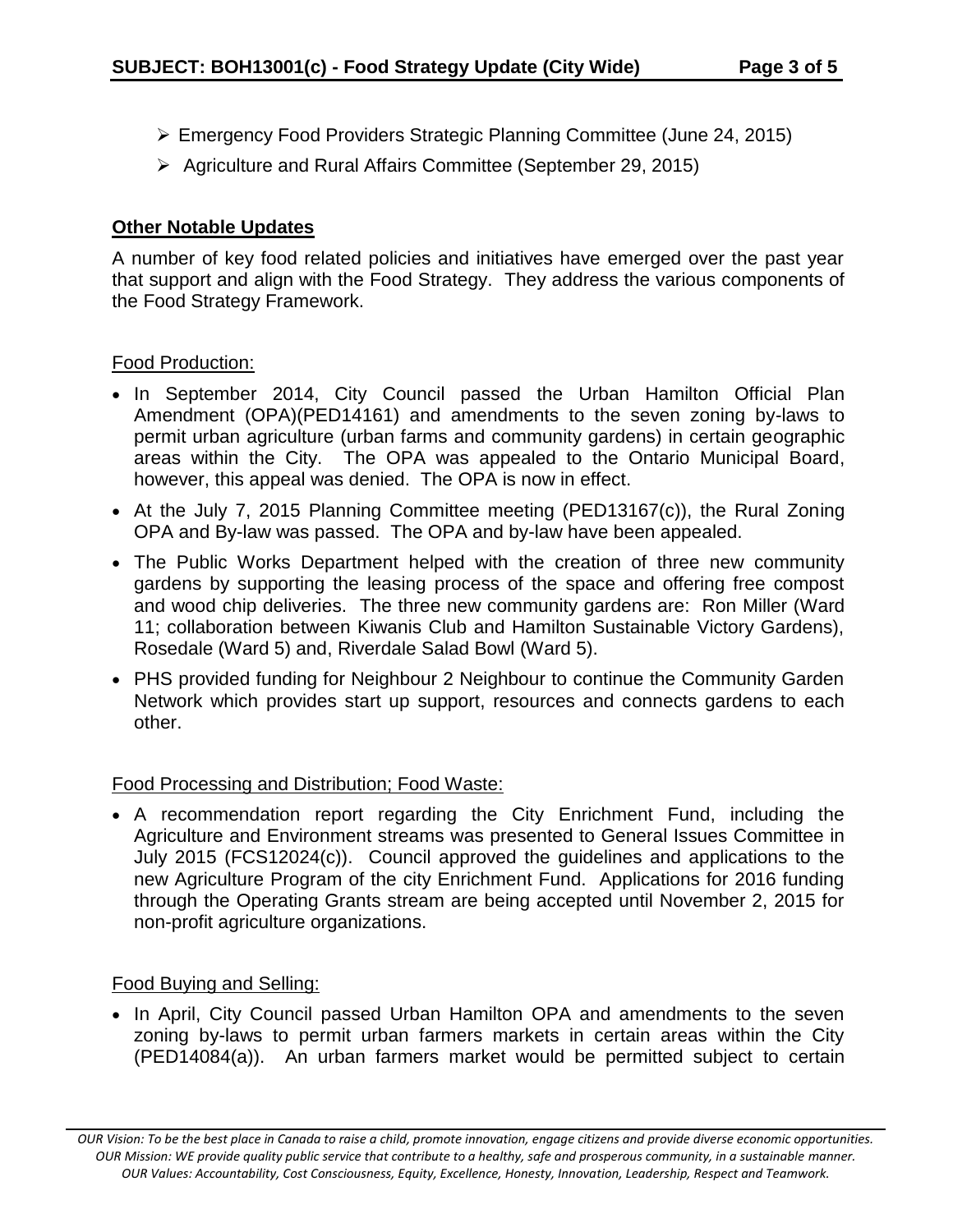regulations, in conjunction with institutional and recreational facilities, as well as commercial areas. The OPA and by-laws are now in effect.

- The Farm Map was launched in May 2015, including an online version.
- The Hamilton Farmer's Market has received proposals for the Market Kitchen. The new Board of Directors have been selected and had its inaugural meeting in June 2015. The McQuesten Urban Farm is currently under development, with the goal of commencing operation in spring 2016. The farm will run as a social enterprise with the goals of making fresh food available for McQuesten and other nearby neighbourhoods, as well as providing food education and job skills training to residents.
- To date, 18 caterers have worked with the City to deliver catering menu options for City meetings and events that comply with the Corporate Healthy Food and Beverage Policy.

#### Food Consumption:

- Since 2007, Council has allocated up to \$350,000 in one-time funding from the City of Hamilton Reserves to off-set costs for food and staff shortages at the City's food banks and for the Christmas Hamper Program administered by Hamilton Food Share and its member agencies. In April 2015, Council approved a \$350K allocation of existing Provincial homelessness funding to be used as a more sustainable funding source to alleviate the pressures that have consistently been experienced by Hamilton's Emergency Food System (Report CES15006).
- PHS is working with the Recreation Division Program Development Team to design and deliver a one day training program for food programming teachers/staff and consultants teaching healthy eating programming to ensure consistent healthy eating messaging, appropriate acquisition of food skills, and food safety.
- PHS staff in co-operation and consultation with Ward 5 Councillor Collins, the East End Food Bank Committee, St. Matthew's House Hamilton, and members of Ward 5 Community Hubs ensured that a commercial kitchen and food skills teaching space was included in the plan for a Food Bank in the East Hamilton area.
- PHS supported the Community Food Centres Canada application by Neighbour 2 Neighbour to develop a Community Food Centre on the Mountain.

# **Planned Next Steps**

Food Strategy Report Development and Presentation:

 A community food assessment is being developed and expected to be completed by the end of November 2015. The community food assessment will provide an examination of Hamilton's current food-related assets, opportunities, and gaps in order to inform decisions and recommendations for the forthcoming food strategy. In